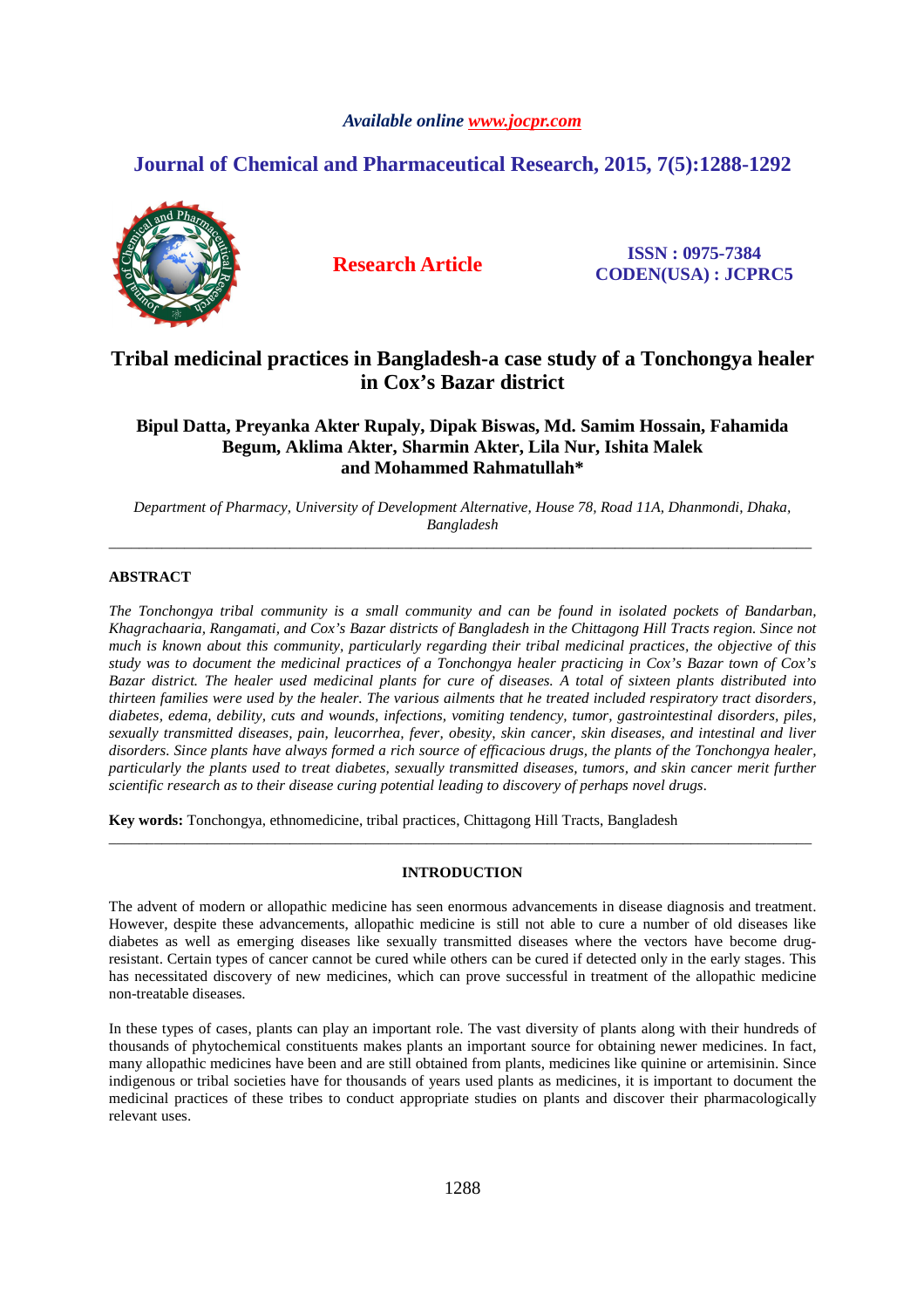Bangladesh is home to a number of traditional medicinal practices, the most ancient among them being probably folk and tribal medicinal practices. However, adequate documentation of the practices of folk and tribal medicinal practitioners has largely remained undocumented. Towards obtaining a broader view point of their practices, we had been conducting ethnomedicinal surveys among folk and tribal medicinal practitioners for a number of years [1-16]. The objective of the present study was to document the practices of a Tonchongya tribal medicinal practitioner, who practiced among the Tonchongya community residing in Cox's Bazar town in Cox's Bazar district of Bangladesh.

*\_\_\_\_\_\_\_\_\_\_\_\_\_\_\_\_\_\_\_\_\_\_\_\_\_\_\_\_\_\_\_\_\_\_\_\_\_\_\_\_\_\_\_\_\_\_\_\_\_\_\_\_\_\_\_\_\_\_\_\_\_\_\_\_\_\_\_\_\_\_\_\_\_\_\_\_\_\_*

#### **EXPERIMENTAL SECTION**

The Tonchongya tribal community was located in Cox's Bazaar town in Cox's Bazar district, Bangladesh. The community had one tribal medicinal practitioner (TMP). Prior Informed Consent was first obtained from the TMP. The TMP was explained as to the nature of our visit and consent obtained to disseminate any information obtained both nationally and internationally. Interviews were conducted during 2014 in the Bengali language, which was spoken by both the TMP as well as the interviewers. Actual interviews were conducted with the help of a semistructured questionnaire and the guided field-walk method of Martin [17] and Maundu [18]. In this method, the TMP took the interviewers on guided field-walks through areas from where he collected his medicinal plants, pointed out the plants, and described their uses. Plant specimens were photographed, collected, pressed and dried and brought to Dhaka, where they were identified at the Bangladesh National Herbarium.

## **RESULTS AND DISCUSSION**

A total of sixteen plants distributed into thirteen families were used by the healer. The various ailments that he treated included respiratory tract disorders, diabetes, edema, debility, cuts and wounds, infections, vomiting tendency, tumor, gastrointestinal disorders, piles, sexually transmitted diseases, pain, leucorrhea, fever, obesity, skin cancer, skin diseases, and intestinal and liver disorders. The results are shown in Table 1. Interestingly, the TMP did not use poly-herbal preparations. In all cases, he used a single plant to treat diseases; however, the diseases treated may be diversified. In some cases, the TMP used different plant parts from the same plant to treat different diseases. For instance, roots of *Blumea lacera* were used to treated debility; on the other hand, leaves and stems of the same plant were used by the TMP to treat itches and infections.

Some of the plants used by the TMP deserve special mention and more attention from scientists. For instance, *Adhatoda vasica* was used by the TMP to treat coughs, asthma, diabetes, and bronchitis. In Ayurveda, the plant is used to treat coughs, asthma and bronchitis. Vasicine, a compound present in the plant has antitussive and bronchodilatory properties, which can be helpful in treating coughs, asthma, and bronchitis [19]. The antidiabetic effect of leaf and root extracts of the plant have also been described [20], making the plant a potential source for antidiabetic compounds.

*Coccinia cordifolia* was also used by the TMP to treat diabetes. The beneficial effect of supplementation of aqueous alcoholic extract of aerial parts of the plant in lowering blood glucose in newly detected diabetic patients has been reported [21]. Another plant used to treat diabetes by the TMP was *Desmodium laxiflorum*. To our knowledge, any antidiabetic reports are absent on this plant, and as such, the plant deserves further studies on its antidiabetic properties, more so because the other two plants used by the TMP against diabetes have been scientifically validated in their uses.

The leaves of *Eupatorium ayapana* were used by the TMP against tumor. Ethanolic and aqueous extracts of leaves of the plant reportedly showed antioxidant activity Ehrlich's ascites carcinoma bearing Swiss albino mice [22], which is one of the most essential properties of a chemotherapeutic drug. Thus this plant can prove useful in isolation of anticancer compounds. Furthermore, the use of this plant by the TMP to treat tumors appears to be scientifically validated.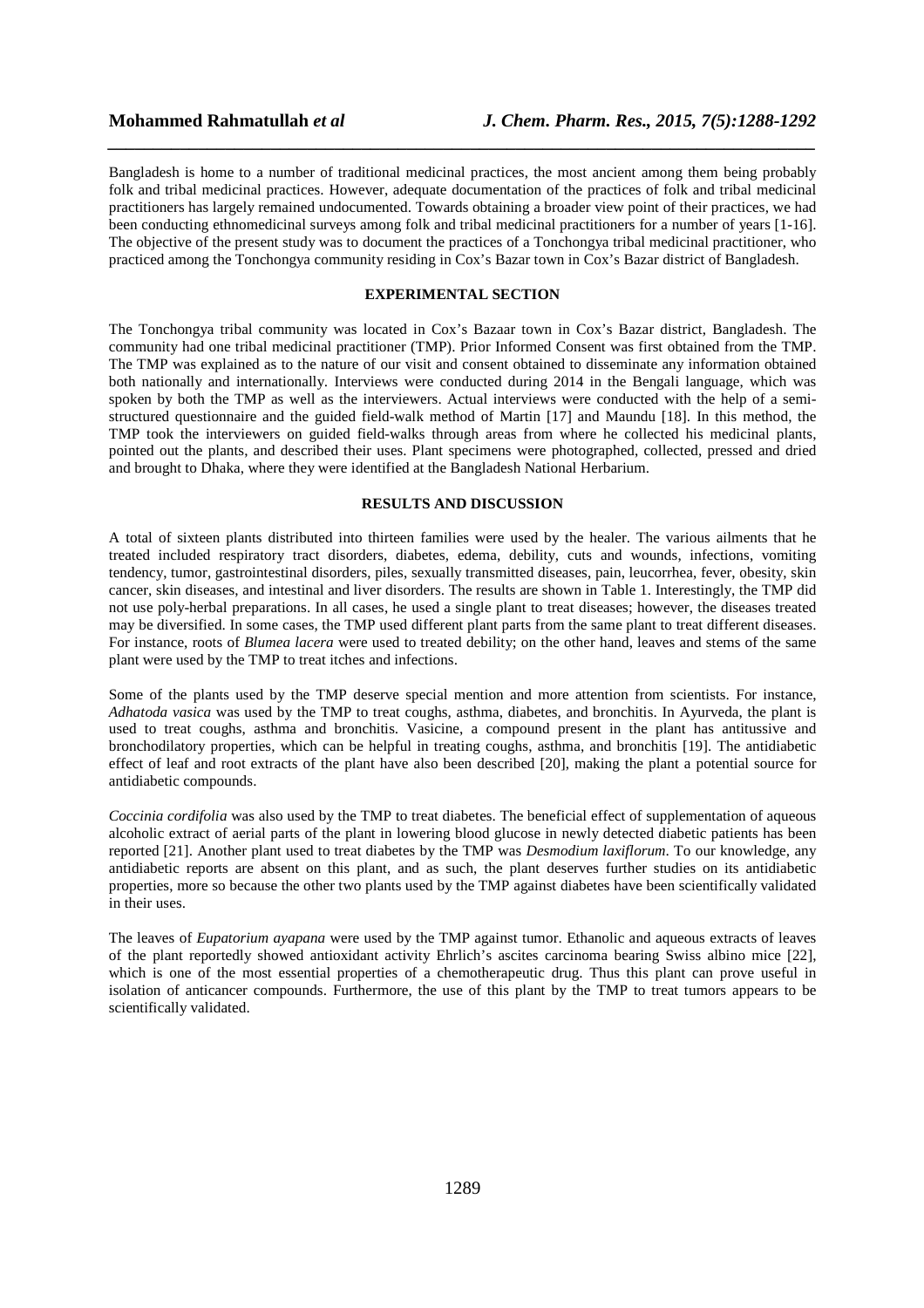| <b>Serial</b><br><b>Number</b> | <b>Scientific Name</b>                                    | <b>Family Name</b> | <b>Local Name</b>               | Parts used                    | Disease, Symptoms, Formulations, and Administration                                                                                                                                                                          |
|--------------------------------|-----------------------------------------------------------|--------------------|---------------------------------|-------------------------------|------------------------------------------------------------------------------------------------------------------------------------------------------------------------------------------------------------------------------|
| 1                              | Adhatoda vasica L.                                        | Acanthaceae        | <b>Bashok</b>                   | Leaf                          | Coughs, asthma, diabetes, bronchitis. One spoonful leaf juice is taken orally in the morning on an empty<br>stomach for 3 weeks.                                                                                             |
| 2                              | Aerva lanata (L.) Juss. ex Schult.                        | Amaranthaceae      | Appon gach                      | Root                          | Edema. Two spoonfuls of root juice are taken orally in the morning on an empty stomach.                                                                                                                                      |
| 3                              | Blumea lacera DC.                                         | Asteraceae         | Kucchi pata, Kukur<br>sima gach | Root, leaf, stem              | Debility. One cup of juice obtained from washed and crushed roots is taken orally in the morning on an empty<br>stomach.<br>Itches, infections. Leaves and stems are soaked in water followed by taking a bath in the water. |
| $\overline{4}$                 | Eupatorium ayapana Vent.                                  | Asteraceae         | Jarmani lota                    | Leaf                          | To stop bleeding from external cuts and wounds, infections, vomiting tendency, gastric trouble, tumor. One<br>cup of leaf is crushed to obtain juice, which is taken 1-3 times daily orally on an empty stomach.             |
| 5                              | Mikania cordata (Burm.f.) B.L.<br>Robinson                | Asteraceae         | Asha lota                       | Leaf                          | To stop bleeding from external cuts and wounds. Leaf juice is topically applied.<br>Piles, gonorrhea, diarrhea, indigestion. One cup of leaf juice is taken orally daily in the morning on an empty<br>stomach.              |
| 6                              | Spilanthes acmella Murr.                                  | Asteraceae         | Nakful gach                     | Flower                        | Toothache. Dried flowers are applied to painful areas.                                                                                                                                                                       |
| $\tau$                         | Coccinia cordifolia (L.) Cogn.                            | Cucurbitaceae      | Telakochu gach                  | Leaf                          | Diabetes. Leaves are cooked; alternately, juice obtained from crushed leaves is taken orally thrice daily on an<br>empty stomach.                                                                                            |
| 8                              | Euphorbia hirta L.                                        | Euphorbiaceae      | Dudhia gach                     | Leaf, stem                    | Leucorrhea, lung disorders, asthma. Half cup of juice obtained from crushed leaves and stems is taken orally<br>daily in the morning on an empty stomach.                                                                    |
| 9                              | Desmodium laxiflorum DC.                                  | Fabaceae           | Sung pata                       | Leaf, stem                    | Diabetes. One cup of juice obtained from crushed leaves and stems is taken orally daily in the morning on an<br>empty stomach.                                                                                               |
| 10                             | Cinnamomum tamala<br>$(Buch. -$<br>Ham.) T. Nees & Eberm. | Lauraceae          | Tejpata                         | Leaf                          | Mucus. Leaves are orally taken with tea.                                                                                                                                                                                     |
| 11                             | Drynaria quercifolia (L.) J. Smith                        | Polypodiaceae      | Porgacha,<br>Porla<br>gach      | Leaf                          | Severe pain, diarrhea, fever. Two teaspoons of boiled leaves are taken orally in the morning on an empty<br>stomach.                                                                                                         |
| 12                             | Aegle marmelos (L.) Correa                                | Rutaceae           | Bael                            | Fruit                         | Stomach disorders, obesity, to soften stool, jaundice. One glass of fruit pulp is mixed with water and taken<br>orally in the form of sherbet in the morning.                                                                |
| 13                             | Smilax roxburghiana Wall.                                 | Smilacaceae        | Kurmia lota                     | Top part of stem<br>with leaf | Sexual stimulant, skin cancer, skin infections. Top part of stem with leaves is soaked in water. The water is<br>taken orally every night before sleep for 1 week.                                                           |
| 14                             | Clerodendrum viscosum Vent.                               | Verbenaceae        | Bhutma                          | Root                          | Gastric trouble, skin diseases, respiratory difficulties, mucus, diarrhea. One cup of juice obtained from crushed<br>roots is taken orally daily in the morning on an empty stomach for 2 weeks.                             |
| 15                             | Cavratia trifolia L.                                      | Vitaceae           | Berati                          | Leaf                          | Pain. One cup of juice obtained from crushed leaf is taken orally in the morning.                                                                                                                                            |
| 16                             | Curcuma domestica Val.                                    | Zingiberaceae      | Holud                           | Rhizome                       | Intestinal and liver disorders, digestive problems.<br>Rhizome juice is taken orally.<br>Itches. Rhizome juice is applied topically.                                                                                         |
|                                |                                                           |                    |                                 |                               |                                                                                                                                                                                                                              |
|                                |                                                           |                    |                                 |                               |                                                                                                                                                                                                                              |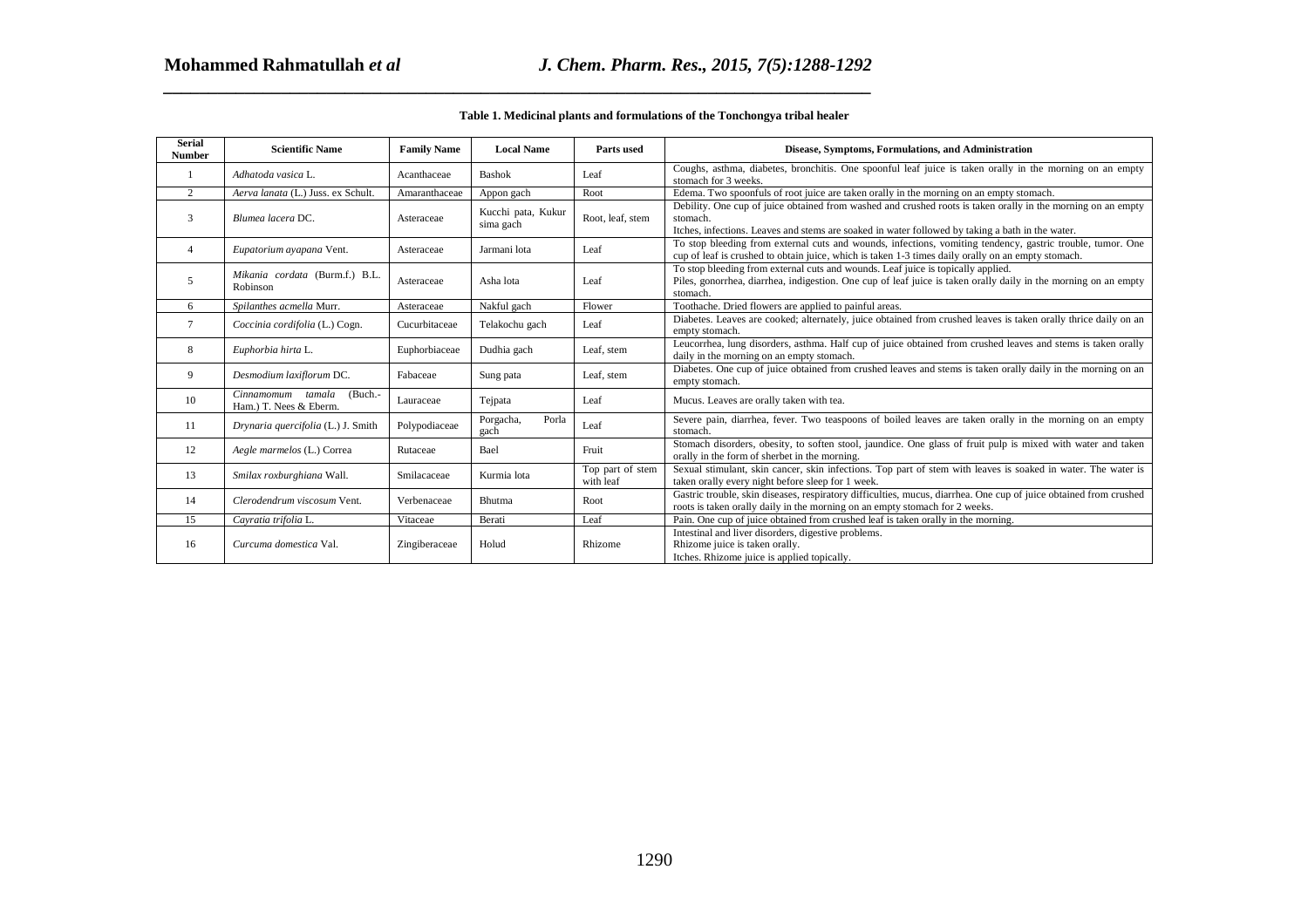Antibiotics have been used to treat gonorrhea for several decades. However, according to the Centers for Disease Control and Prevention, US Department of Health and Human Services, the microorganism responsible for causing gonorrhea has developed resistance to nearly every drug used for treatment. From that view point, *Mikania cordata*, used by the TMP to treat gonorrhea, may provide a welcome breakthrough in treatment of drug-resistant gonorrhea. Other plants used by the TMP have been scientifically validated in their uses. To cite just one instance, the TMP used *Spilanthes acmella* to treat toothache. The plant is known in English as the toothache plant and its analgesic and anti-inflammatory properties have been reviewed [23]. These properties can make the plant an effective remedy against toothache. Overall, it may be concluded that the plants used by the TMP can prove useful in newer drug discoveries.

*\_\_\_\_\_\_\_\_\_\_\_\_\_\_\_\_\_\_\_\_\_\_\_\_\_\_\_\_\_\_\_\_\_\_\_\_\_\_\_\_\_\_\_\_\_\_\_\_\_\_\_\_\_\_\_\_\_\_\_\_\_\_\_\_\_\_\_\_\_\_\_\_\_\_\_\_\_\_*

### **CONCLUSION**

A number of the plants used by the Tonchongya tribal healer, especially plants used to treat diseases like tumor or diabetes or gonorrhea deserve scientific attention as to their relevant pharmacological properties and possible drug discovery. Scientific validation of their uses can provide the local population a readily available and affordable means for treatment.

#### **Acknowledgements**

The authors are grateful to the Marma TMP for providing ethnomedicinal information.

### **REFERENCES**

[1] RT Esha; MR Chowdhury; S Adhikary; KMA Haque; M Acharjee; M Nurunnabi; Z Khatun; Y.-K Lee; M Rahmatullah, *Am.-Eur. J. Sustain. Agric*., **2012**, 6(2), 74-84.

[2] M Rahmatullah; AR Chowdhury; RT Esha; MR Chowdhury; S Adhikary; KMA Haque; A Paul; M Akber, *Am.- Eur. J. Sustain. Agric*., **2012**, 6(2), 107-112.

[3] A Biswas; WM Haq; M Akber; D Ferdausi; S Seraj; FI Jahan; AR Chowdhury; M Rahmatullah, *Am.-Eur. J. Sustain. Agric*., **2011**, 5(1), 15-22.

[4] KR Biswas; T Ishika; M Rahman; A Swarna; T Khan; MN Monalisa; M Rahmatullah, *Am.-Eur. J. Sustain. Agric*., **2011**, 5(2), 158-167.

[5] N Islam; R Afroz; AFMN Sadat; S Seraj; FI Jahan; F Islam; AR Chowdhury; MS Aziz; KR Biswas; R Jahan; M Rahmatullah, *Am.-Eur. J. Sustain Agric*., **2011**, 5(2), 219-225.

[6] M Rahmatullah; MNK Azam; MM Rahman; S Seraj; MJ Mahal; SM Mou; D Nasrin; Z Khatun; F Islam; MH Chowdhury, *Am.-Eur. J Sustain Agric*., **2011**, 5(3), 350-357.

[7] M Rahmatullah; KR Biswas, *J. Altern. Complement Med*., **2012**, 18(1): 10-19.

[8] M Rahmatullah; A Hasan; W Parvin; M Moniruzzaman; Z Khatun; FI Jahan; R Jahan, *Afr. J. Tradit. Complement. Alternat. Med*., **2012**, 9(3), 350-359.

[9] M Rahmatullah; Z Khatun; A Hasan; W Parvin; M Moniruzzaman; A Khatun; MJ Mahal; MSA Bhuiyan; SM Mou; R Jahan, *Afr. J. Tradit. Complement. Alternat Med*., **2012**, 9(3), 366-373.

[10]M Rahmatullah; MNK Azam; Z Khatun; S Seraj; F Islam; MA Rahman; S Jahan; MS Aziz; R Jahan, *Afr. J. Tradit. Complement. Alternat Med*., **2012**, 9(3), 380-385.

[11]M Rahmatullah; Z Khatun; D Barua; MU Alam; S Jahan; R Jahan, *J. Altern. Complement. Med*., **2013**, 19(6), 483-491.

[12]M Rahmatullah; SR Pk; M Al-Imran; R Jahan, *J. Altern. Complement. Med*., **2013**, 19(7), 599-606.

[13]A Khatun; MAA Khan; MA Rahman; MS Akter; A Hasan; W Parvin; RJ Ripa; M Moniruzzaman; MJ Mahal; M Rahmatullah, *Am.-Eur. J Sustain. Agric*., **2013**, 7(5), 319-339.

[14]MN Nahar; J Ferdous; FZ Samanta; KA Shuly; S Nahar; R Saha; S Islam; MJ Mahal; S Seraj; M Rahmatullah, *Am.-Eur. J. Sustain. Agric*., **2013**, 7(5), 403-414.

[15]SA Hasan; MM Uddin; KN Huda; A Das; N Tabassum; MR Hossain; MJ Mahal; M Rahmatullah, *Am.-Eur. J. Sustain. Agric*., **2014**, 8(1), 10-19.

[16]I Malek; N Mia; ME Mustary; MJ Hossain; SM Sathi; MJ Parvez; M Ahmed; S Chakma; S Islam; MM Billah; M Rahmatullah, *Am.-Eur. J. Sustain. Agric*., **2014**, 8(5), 59-68.

[17]GJ Martin, Ethnobotany: a 'People and Plants' Conservation Manual, Chapman and Hall, London, **1995**, pp268. [18]P Maundu, *Indigenous Knowledge and Development Monitor*, **1995**, 3(2), 3-5.

[19]Rachana; S Basu; M Pant; PM Kumar; S Saluja, *Indo-Global J. Pharmaceut. Sci*., **2011**, 1(1), 85-98.